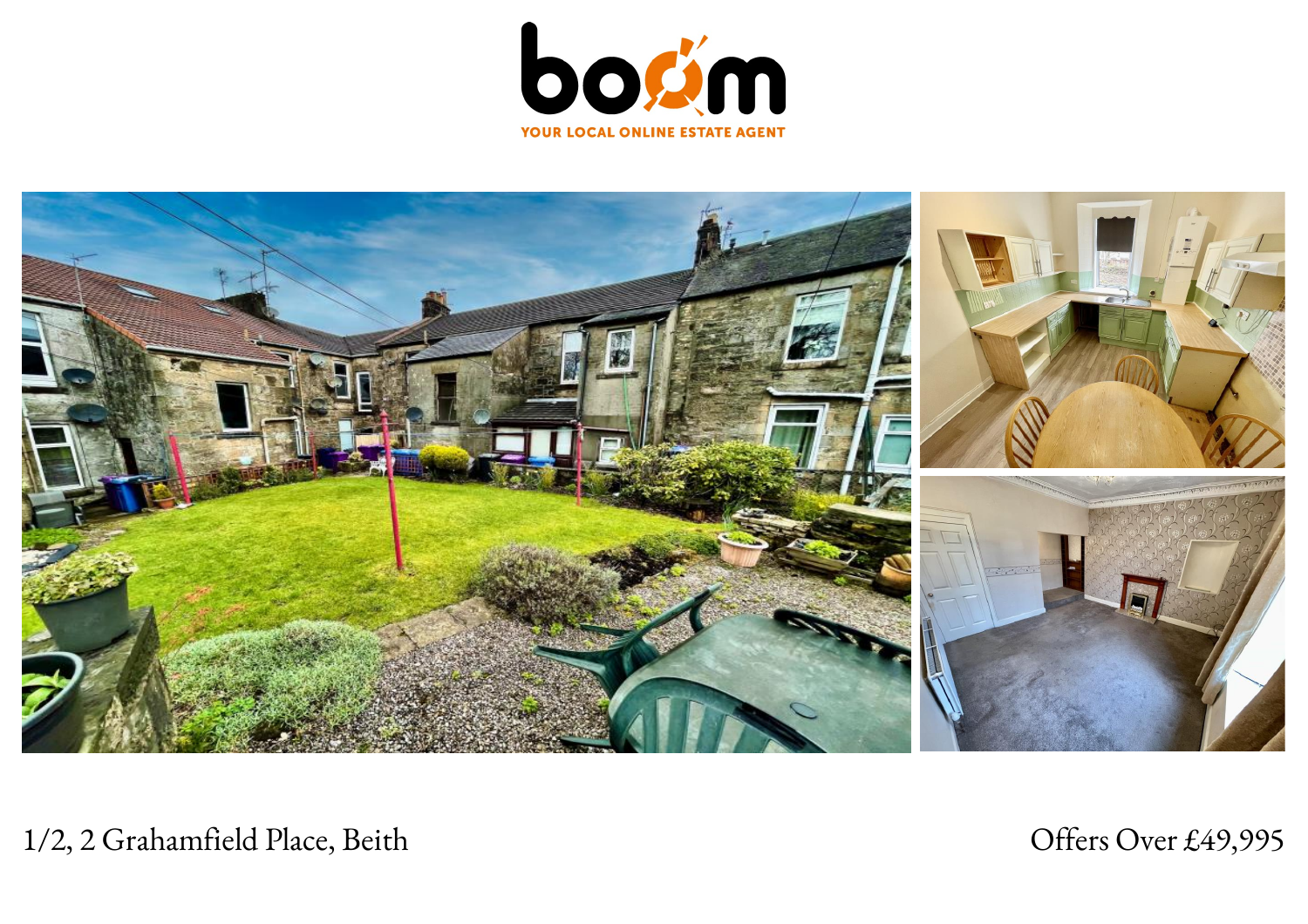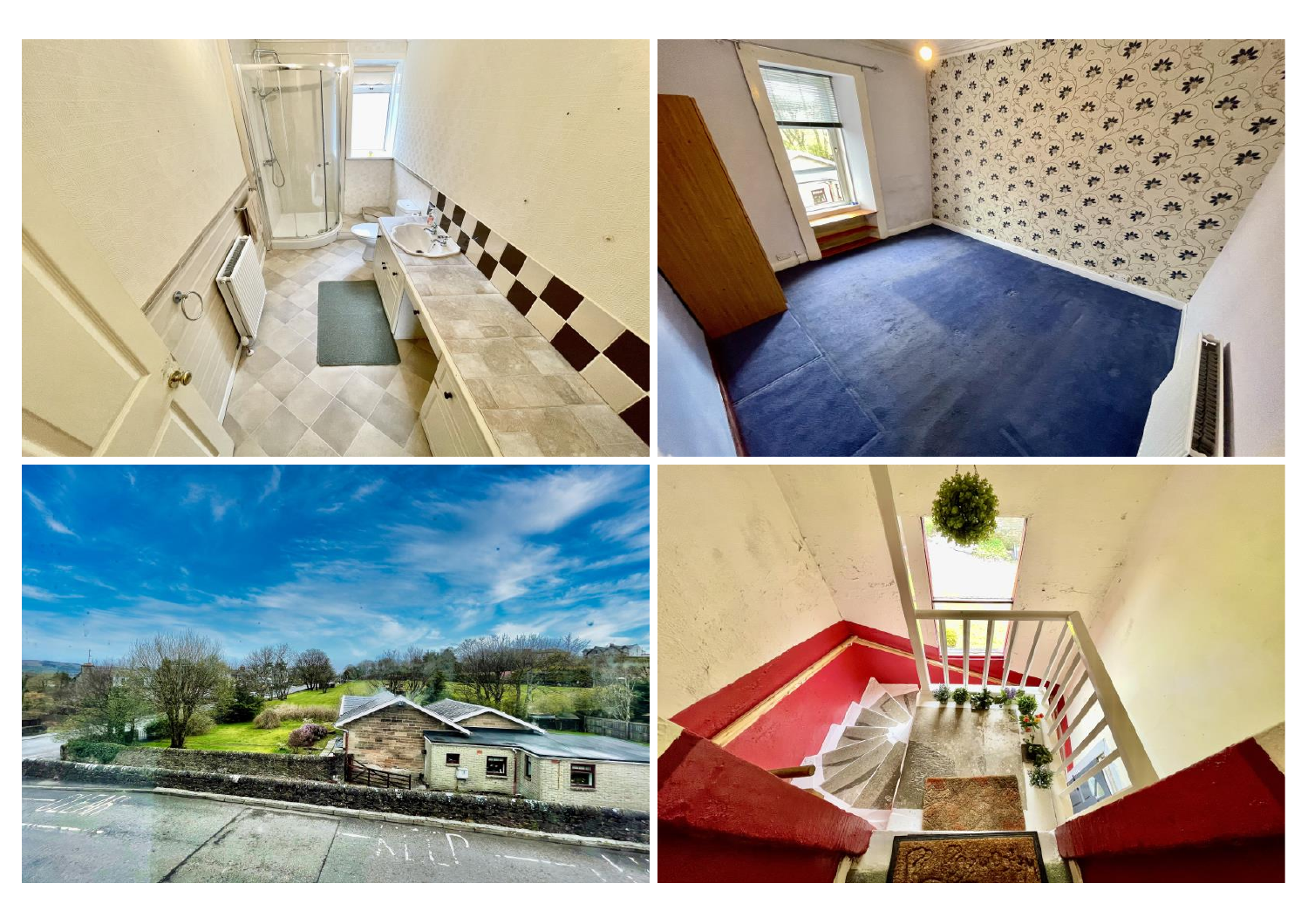

## **Floor Plan**

This plan is for illustration purposes only and may not be representative of the property. Plan not to scale.